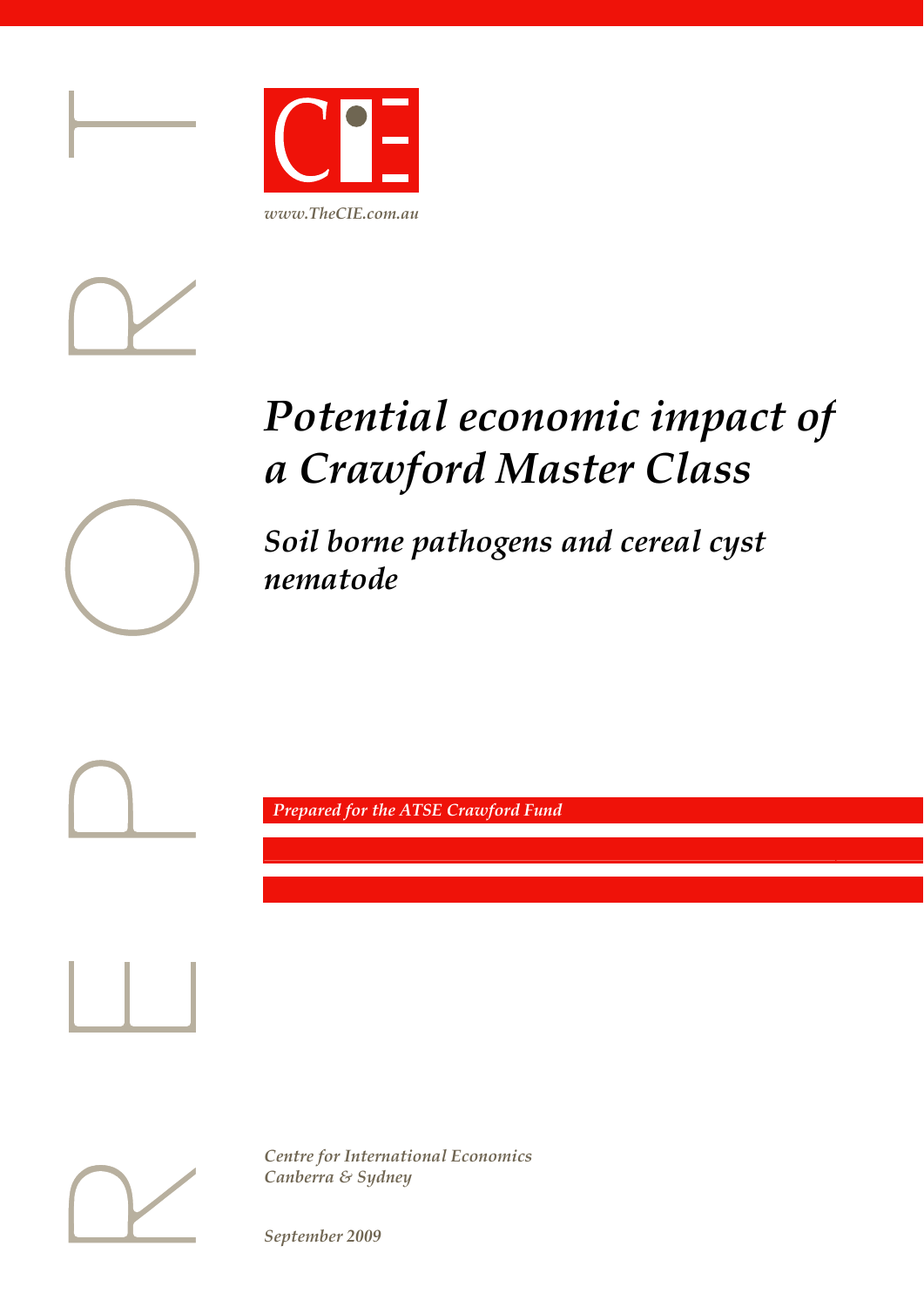The Centre for International Economics is a private economic research agency that provides professional, independent and timely analysis of international and domestic events and policies.

TheCIE's professional staff arrange, undertake and publish commissioned economic research and analysis for industry, corporations, governments, international agencies and individuals.

#### © Centre for International Economics 2009

This work is copyright. Persons wishing to reproduce this material should contact the Centre for International Economics at one of the following addresses.

#### *Canberra*

Centre for International Economics Ground Floor, 11 Lancaster Place Majura Park Canberra ACT 2609 GPO Box 2203 Canberra ACT Australia 2601 Telephone +61 2 6245 7800 Facsimile +61 2 6245 7888 Email cie@TheCIE.com.au Website www.TheCIE.com.au

#### *Sydney*

Centre for International Economics Suite 1, Level 16, 1 York Street Sydney NSW 2000 GPO Box 397 Sydney NSW Australia 2001 Telephone +61 2 9250 0800 Facsimile +61 2 9250 0888 Email ciesyd@TheCIE.com.au Website www.TheCIE.com.au

#### *Disclaimer*

While The CIE endeavours to provide reliable analysis and believes the material it presents is accurate, it will not be liable for any party acting on such information.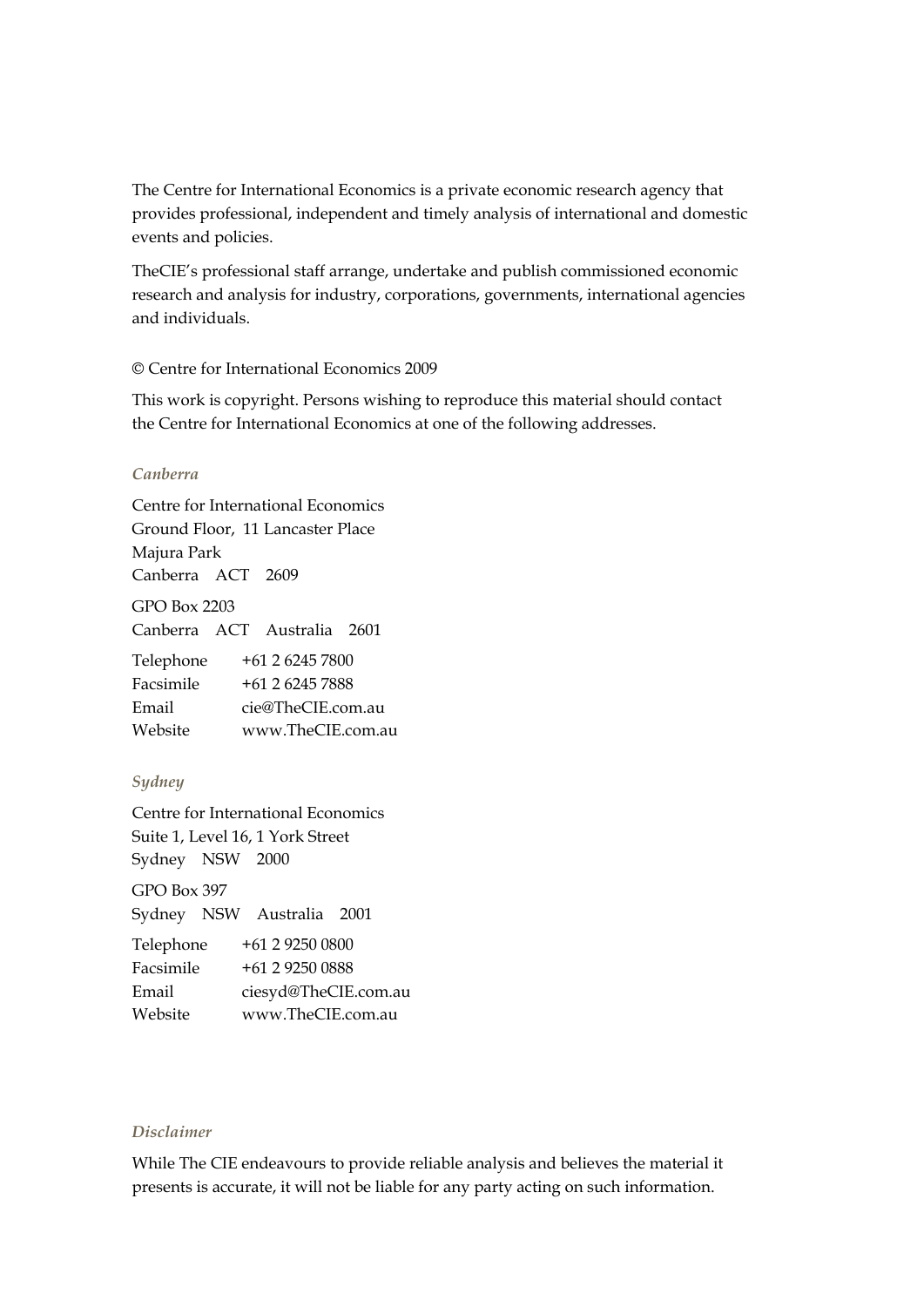# *Contents*

| Introduction                                                                 | 4                                                                                                                                                             |
|------------------------------------------------------------------------------|---------------------------------------------------------------------------------------------------------------------------------------------------------------|
| Background                                                                   | $\overline{4}$                                                                                                                                                |
| This report                                                                  | 4                                                                                                                                                             |
|                                                                              | 6                                                                                                                                                             |
| Inputs: the training and the trained                                         | 7                                                                                                                                                             |
| Individual capacity built                                                    | 8                                                                                                                                                             |
| Individual capacity used                                                     | 10                                                                                                                                                            |
| Personal outcomes                                                            | 12                                                                                                                                                            |
| Organisational outcomes                                                      | 12                                                                                                                                                            |
| Research outcomes                                                            | 13                                                                                                                                                            |
| Some specific outcomes for evaluation                                        | 14                                                                                                                                                            |
| Potential economic benefits of the MC                                        | 16                                                                                                                                                            |
| Approach                                                                     | 16                                                                                                                                                            |
| Attribution                                                                  | 16                                                                                                                                                            |
| The benefits of a notional CCN control program                               | 17                                                                                                                                                            |
| Benefits of the Master Class                                                 | 18                                                                                                                                                            |
|                                                                              | 21                                                                                                                                                            |
|                                                                              | 22                                                                                                                                                            |
|                                                                              |                                                                                                                                                               |
| Pathways for impact of a Master Class                                        | 6                                                                                                                                                             |
| Relevance and quality related survey questions Percent of total<br>responses | $8\,$                                                                                                                                                         |
| Questions related to individual capacity built Percent of total responses    | 9                                                                                                                                                             |
| Questions related to capacity utilised Percent of total responses            | 11                                                                                                                                                            |
| Questions related to personal outcomes Percent of total responses            | 12                                                                                                                                                            |
| Questions related to organisational outcomes Percent of total responses      | 13                                                                                                                                                            |
| Questions related to research outcomes Percent of total responses            | 14                                                                                                                                                            |
| Key assumptions                                                              | 18                                                                                                                                                            |
| Indicative benefits from the Master Class                                    | 19                                                                                                                                                            |
|                                                                              | The Master Class pathways of impact<br>4 Conclusions<br>References<br>Boxes, charts and tables<br>2.1<br>2.2<br>2.3<br>2.4<br>2.5<br>2.6<br>2.7<br>3.1<br>3.2 |

 *www.TheCIE.com.au*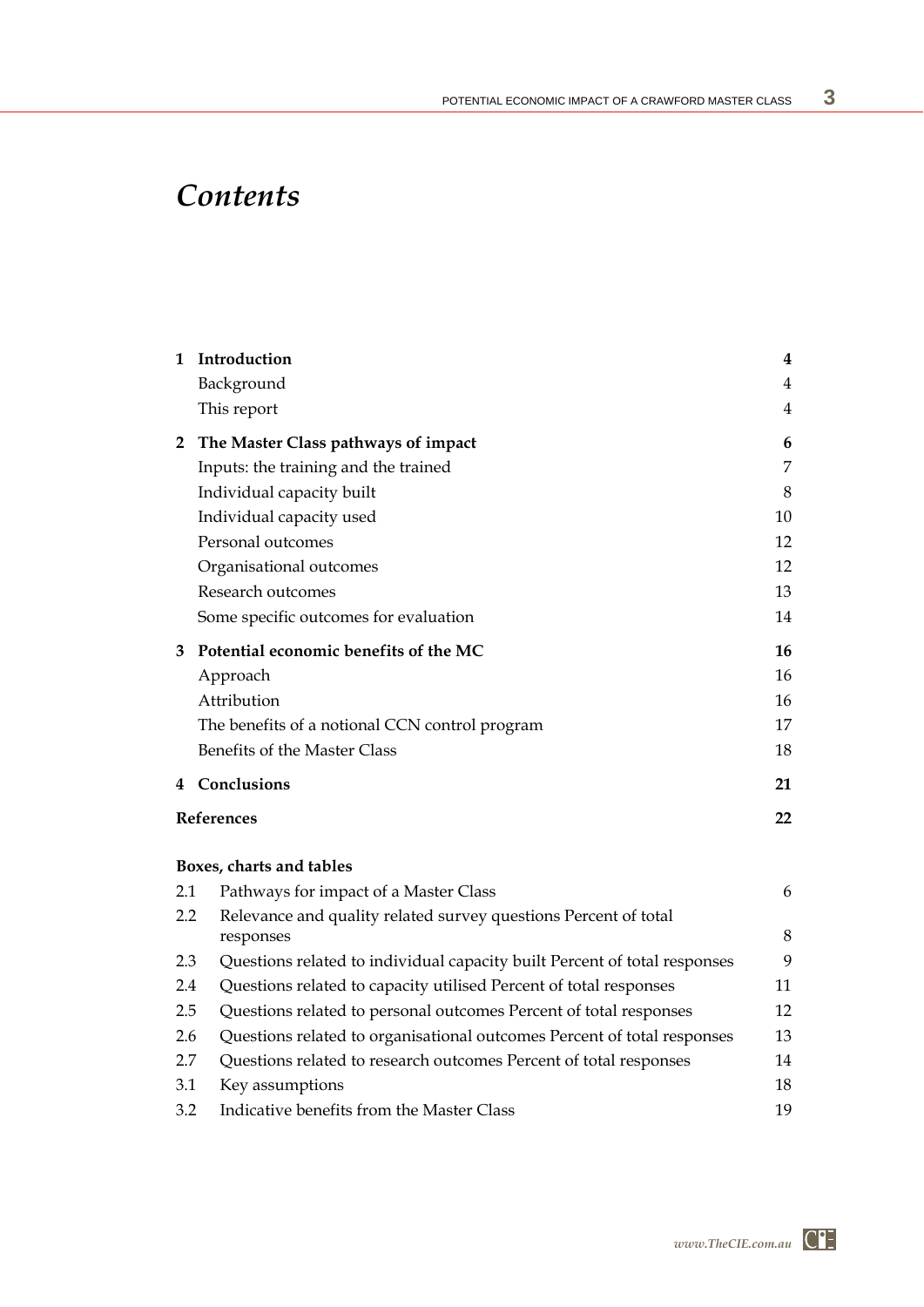# *1 Introduction*

# *Background*

In May 2005, 21 Chinese plant pathologists attended a Crawford Fund Master Class (MC) on soil borne pathogens of wheat. The MC took place over 12 days at the Henan Agricultural University.

The idea for a Chinese based MC emerged from a similar 2003 MC in Turkey where, unfortunately, Chinese participants were unable to attend<sup>1</sup>. Given China is one of the world's largest producers of wheat and 'is relatively poorly trained in relation to soil borne diseases'2, such a MC was considered to be an important activity for the Crawford Fund to be involved in.

The MC is broadly considered to have been very successful, having led to a number of spin-offs in terms of prospective research areas, development of networks and an increase in resources devoted to soil pathogen issues.

### *This report*

The MC has been reviewed in some detail by Ferrar and Ryder (2005), Riley et al (2009), and Nicol et al (2009).

This report complements these other reviews by examining the ways in which the MC has had an economic impact and by providing an order of magnitude of the potential economic impact. While such economic impact analysis must be seen as speculative, the exercise nevertheless leads to a broad indication of the importance of this particular MC.

In particular, we adopt the broad analytical framework for considering the impact of capacity building projects set out in Davis et al (2008) and Gordon and Chadwick (2007). This report examines participants' perceptions of how the training has contributed to research outcomes as well as considering potential economic benefits

<u>.</u>

 $1$  This was a consequence of travel restrictions introduced because of the SARS outbreak in China.

<sup>2</sup> Ferrar and Ryder (2005), p. 3.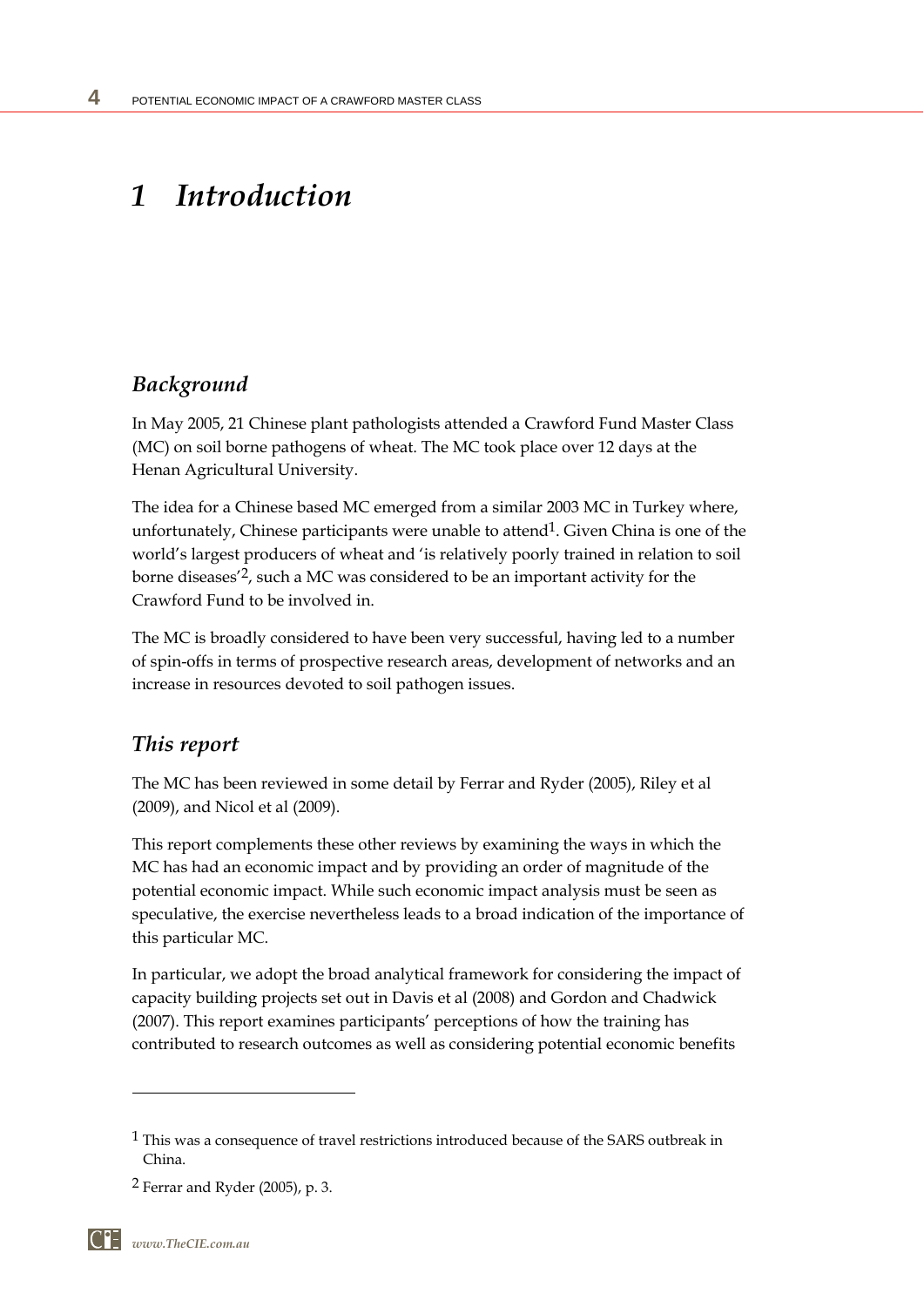through outcomes related to a better understanding of one particular pathogen (the cereal cyst nematode).

Section 2 examines the broad pathways by which the MC affects research outcomes by basing the discussion around participant survey findings.

Section 3 examines the potential economic impact of the MC by considering its contribution to the potential benefits that may emerge from control of the cereal cyst nematode in wheat.

Section 4 concludes.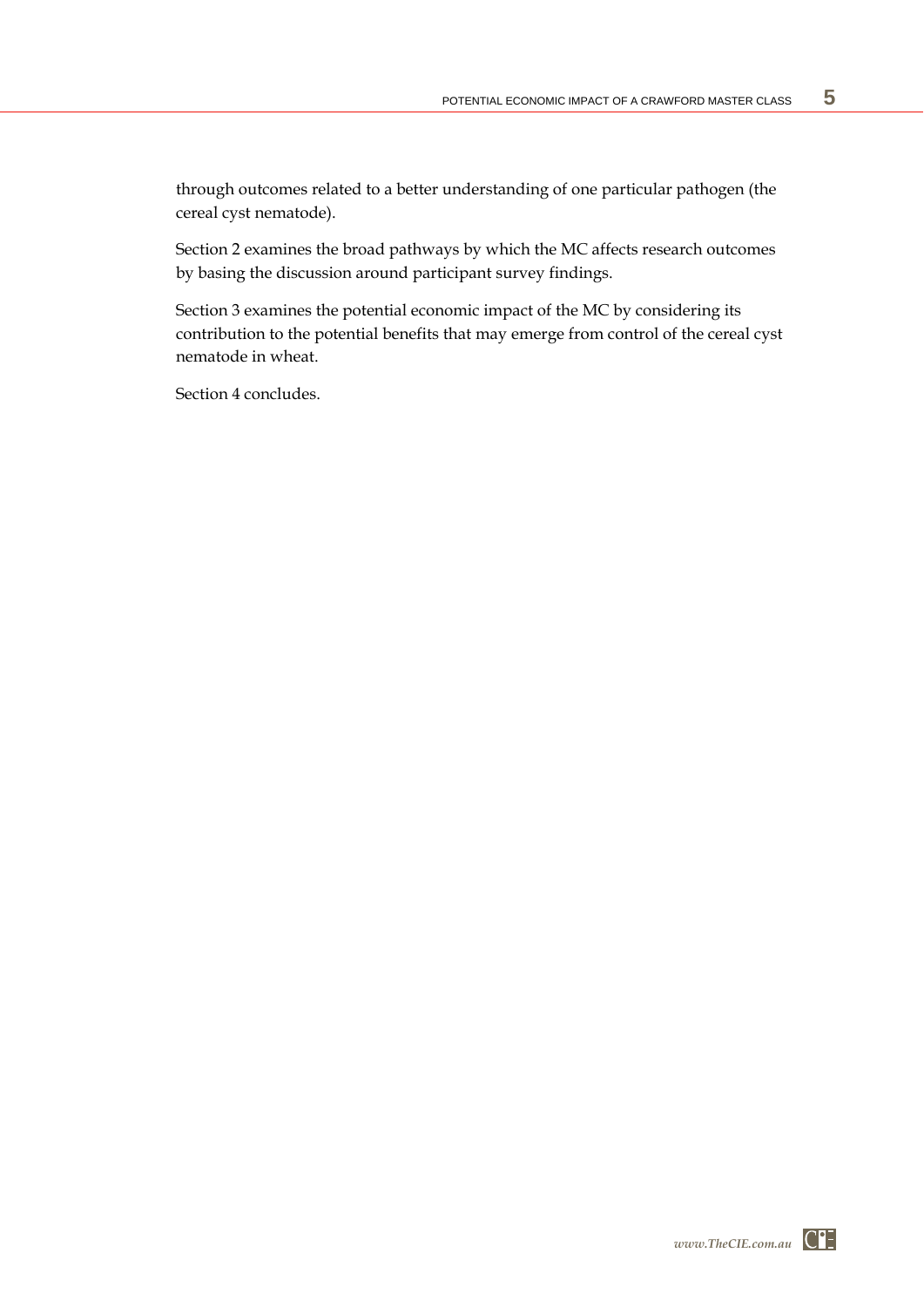# *2 The Master Class pathways of impact*

Capacity building projects, such as MC training provided by the Crawford Fund, generate economic outcomes through a number of pathways. These are illustrated in chart 2.1.



#### 2.1 **Pathways for impact of a Master Class**

A number of key points emerge from this framework. First, the value of the training ultimately depends on the value of the research that is facilitated or enhanced by the training. Second, the impacts proceed from an individual level through to an organisational level. For there to be any impact, outcomes must emerge at an individual level (for the individual to be able to utilise the capacity developed in the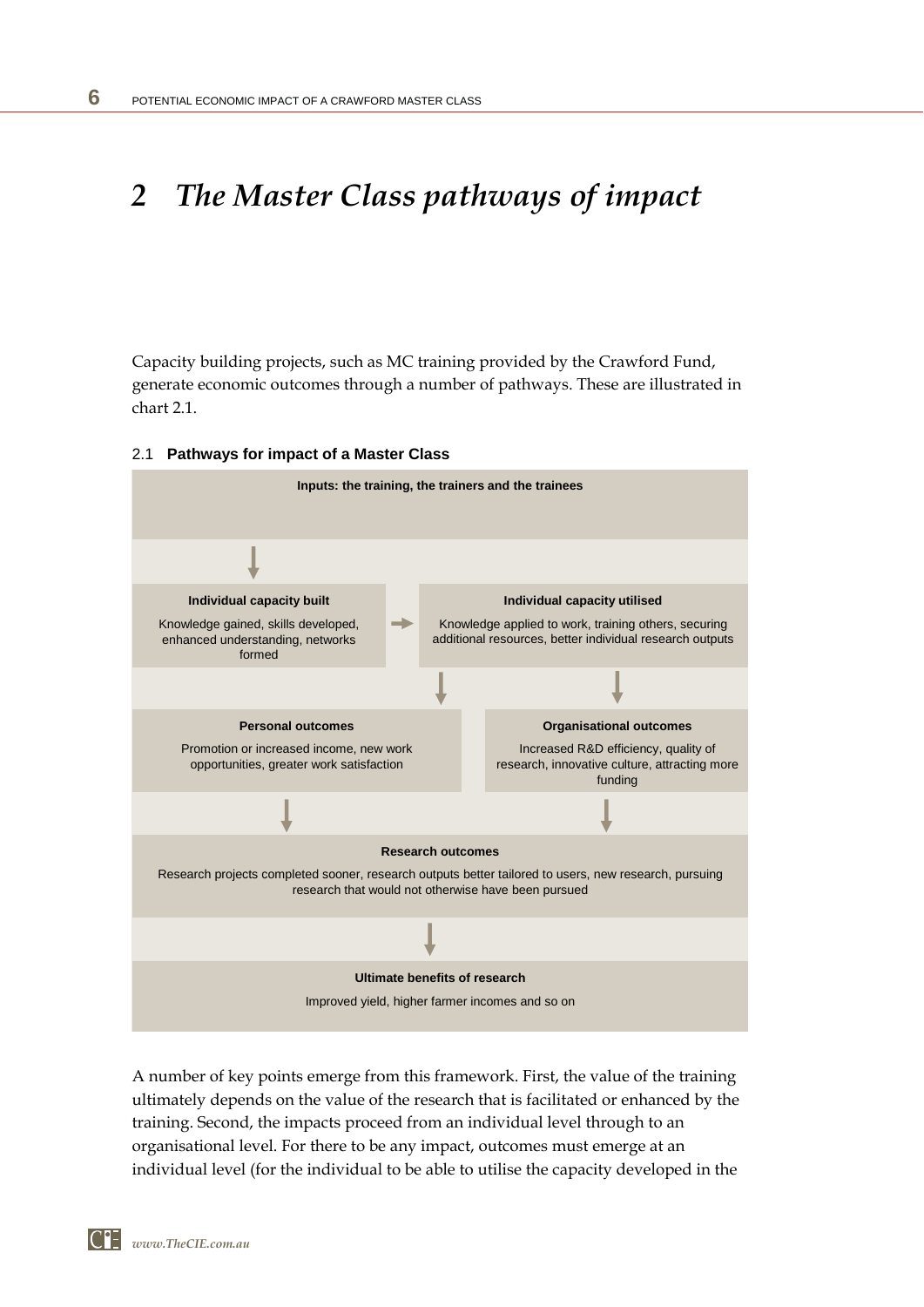$MC$ ) and at and organisation level  $-$  the organisation must be able to take advantage of the improved individual capacities. Third, research outcomes must be changed in some way by the training, perhaps by becoming more efficient or less costly, or perhaps by leading to new research areas.

One way of assessing the impact of the MC on these various pathways is to directly ask participants their perceptions of various aspects of the MC, as well as their views of initial outcomes.

As part of the evaluation of the impact of the MC, Riley et al (2009) undertook a survey of MC participants. The questions for this survey were based on the template set out in Davis et al (2008). The questions are phrased as a proposition, which respondents are asked to score as 'strongly disagree', 'disagree', 'neutral', 'agree' or 'strongly agree'. Survey responses were obtained by 16 participants3.

This survey is very qualitative in nature. With essentially a 5 point scoring system, the results provide an indicative picture of respondents' views rather than a finely grained one. Further, the responses are the subjective perceptions of the respondents. Within the resources available for this review it has not been possible to objectively verify respondents' observations — through discussions with peers or employers, for example, who did not attend the MC, but may be in a position to observe its impacts.

### *Inputs: the training and the trained*

 $\overline{a}$ 

The MC delivered training to 21 individuals, most of whom were Professors or Associate Professors (15), with the remainder either lecturers or agricultural agents.

As chart 2.2 indicates, most responding participants agreed that the training was relevant to their field of work, that the trainers were knowledgeable and provided quality information, and that the activities were well-structured and well-focused. There is some indication that instruction in English was a challenge to around a third of participants, however given the responses to subsequent questions, this does not appear to have been a major constraint.

 $3$  This is a good response rate, and was obtained through individual follow up. It should be noted that the survey was undertaken by a team closely involved in the MC (as presenters and part-organisers).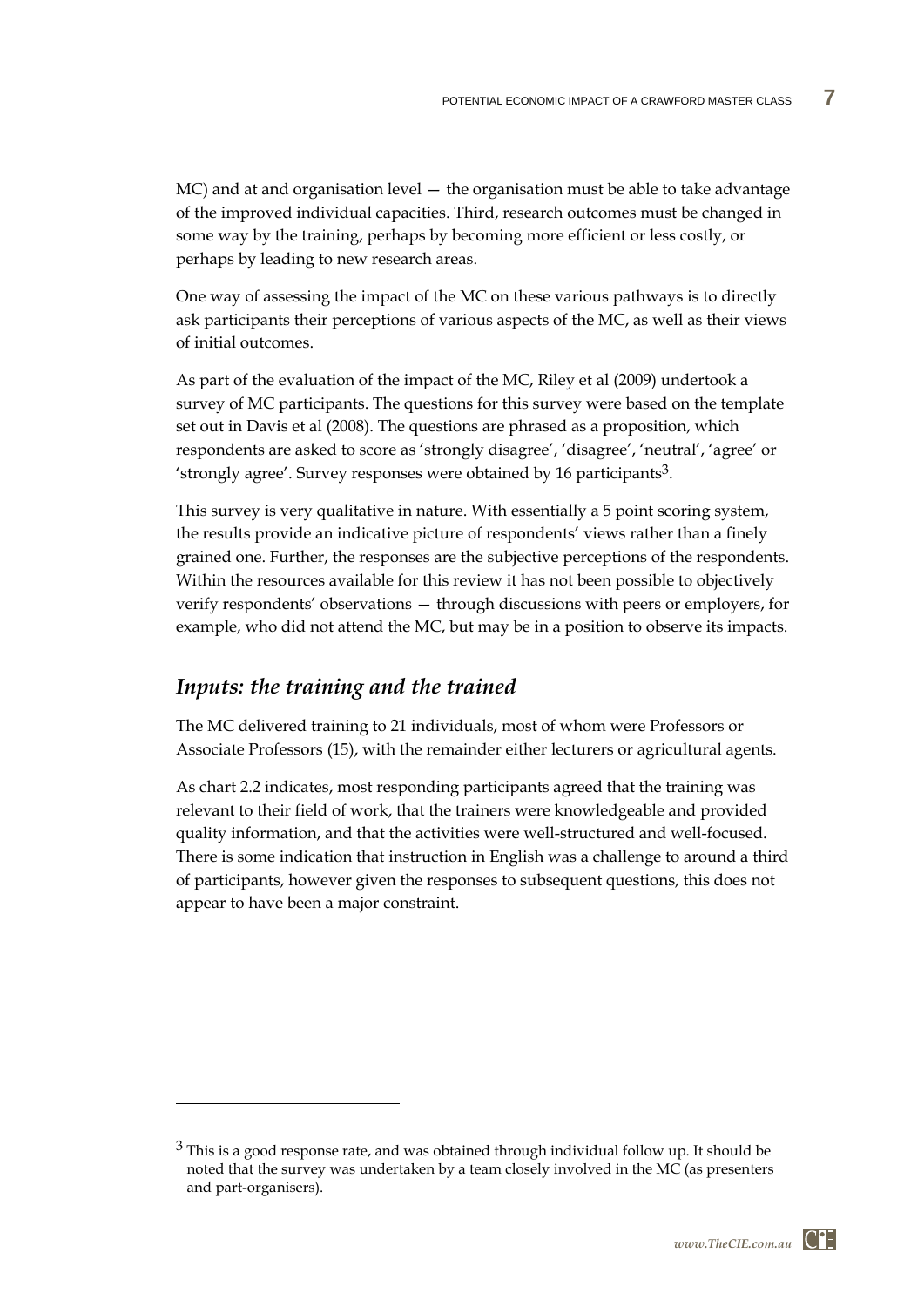

#### 2.2 **Relevance and quality related survey questions** Percent of total responses

Note: SD = strongly disagree; D = disagree; N = neutral; A = agree; SA = strongly agree; NA = not applicable *Data source:* Survey results reported in Riley et al 2009.

# *Individual capacity built*

The pathways by which capacity building leads to economic benefits starts with individual capacity building, which includes increased knowledge and awareness of particular issues, as well as improved contacts and networks. Individual capacity is, of course, central to the ability of the research system to identify and solve problems and constraints within the agricultural production systems.

The MC built individual capacity first, through direct training (which in the case of the MC is done using an interactive style of teaching); second, through practical work (laboratory exercises and field visits); third, through exposure to national and international experts; and finally through the opportunity to develop and pursue networks with other participants or trainers.

As chart 2.3 indicates, most respondents considered that the MC allowed them to increase individual capacity — at least 90 per cent of respondents agreed or strongly agreed with the survey propositions relating to capacity to conduct research, laboratory and technical skills, managements skills, general principles and new ways to approach work problems.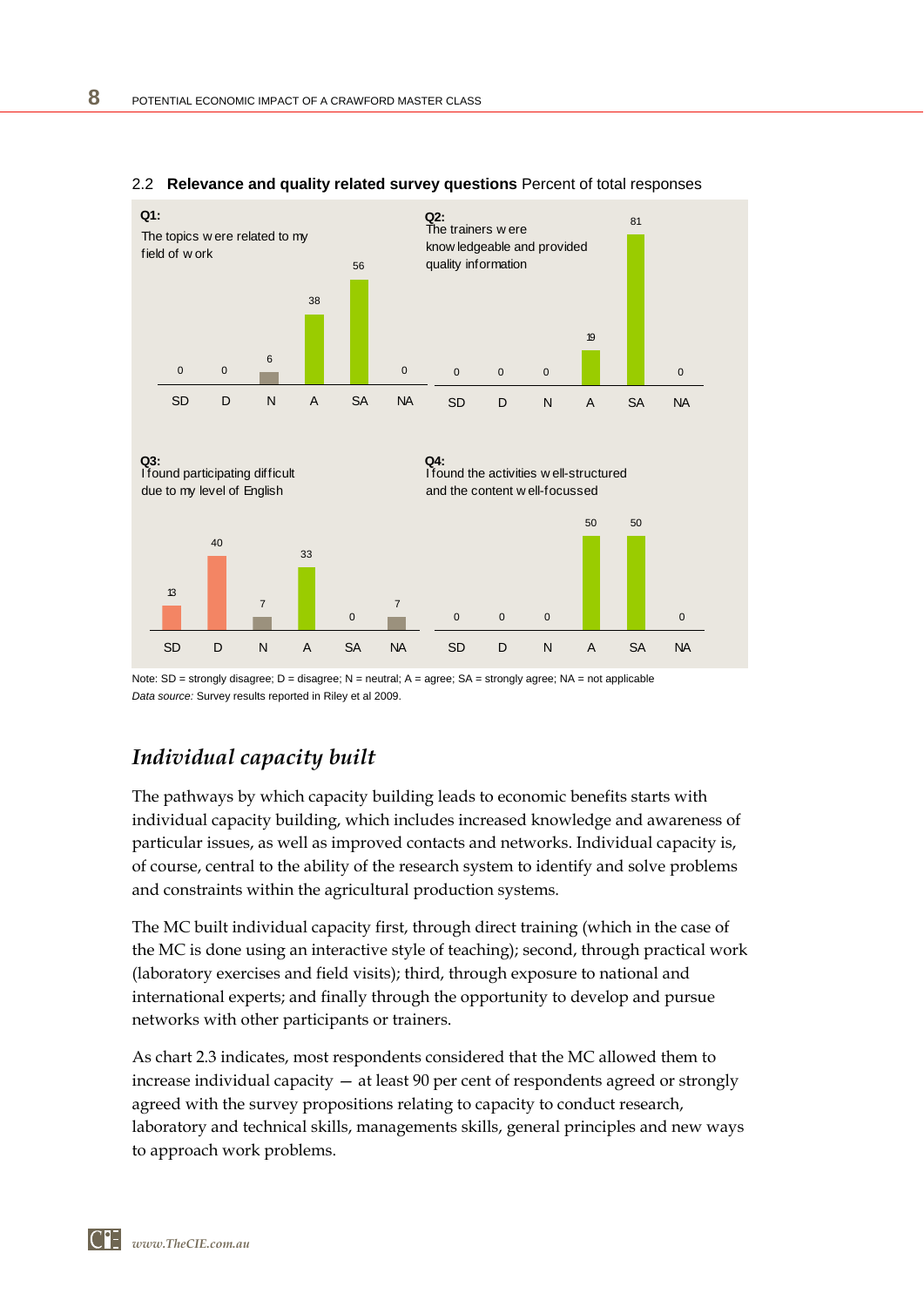The exception to this general pattern is the question relating to improved ways of communicating within networks. In this case, just over half of respondents agreed with the proposition, around a quarter were neutral, and 6 per cent disagreed.



2.3 **Questions related to individual capacity built** Percent of total responses



Note: SD = strongly disagree; D = disagree; N = neutral; A = agree; SA = strongly agree; NA = not applicable *Data source:* Survey results reported in Riley et al 2009.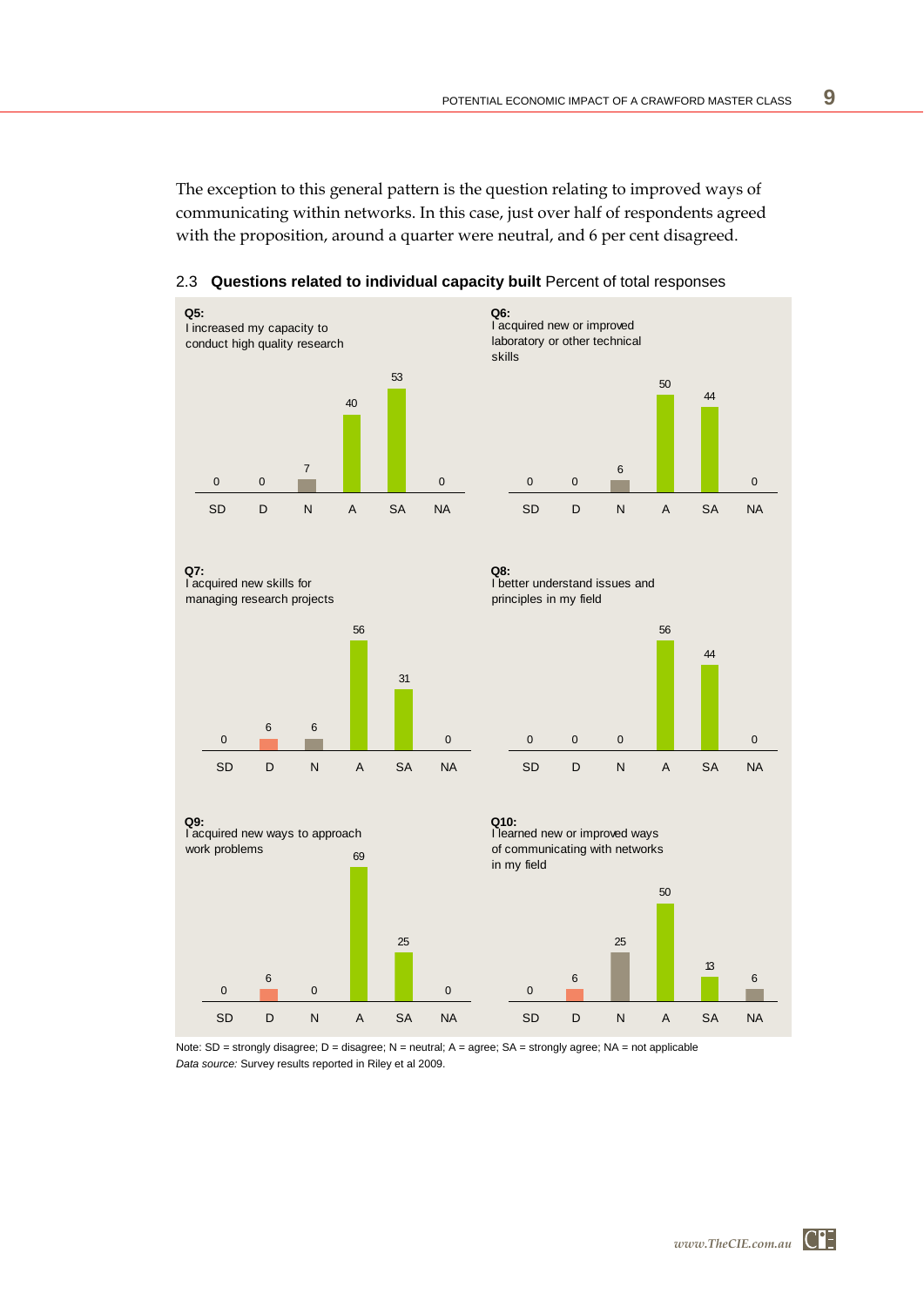# *Individual capacity used*

The next stage in the pathway of benefits from the MC is in the actual use of the capacity by individuals receiving the training. Individual improved capacity can only ultimately have an impact if it can be expressed in the daily responsibilities and working lives of those individuals. While this may depend to some extent on the institutions within which the individuals must operate, the MC process can contribute to this by appropriately selecting the individuals to receive the training.

As chart 2.4 indicates, most respondents agreed that they have continued to use the knowledge gained from the MC and have increased their collaboration and obtained additional resources for their research. Importantly, over 80 per cent suggested that they have trained others in the skills learned in the MC.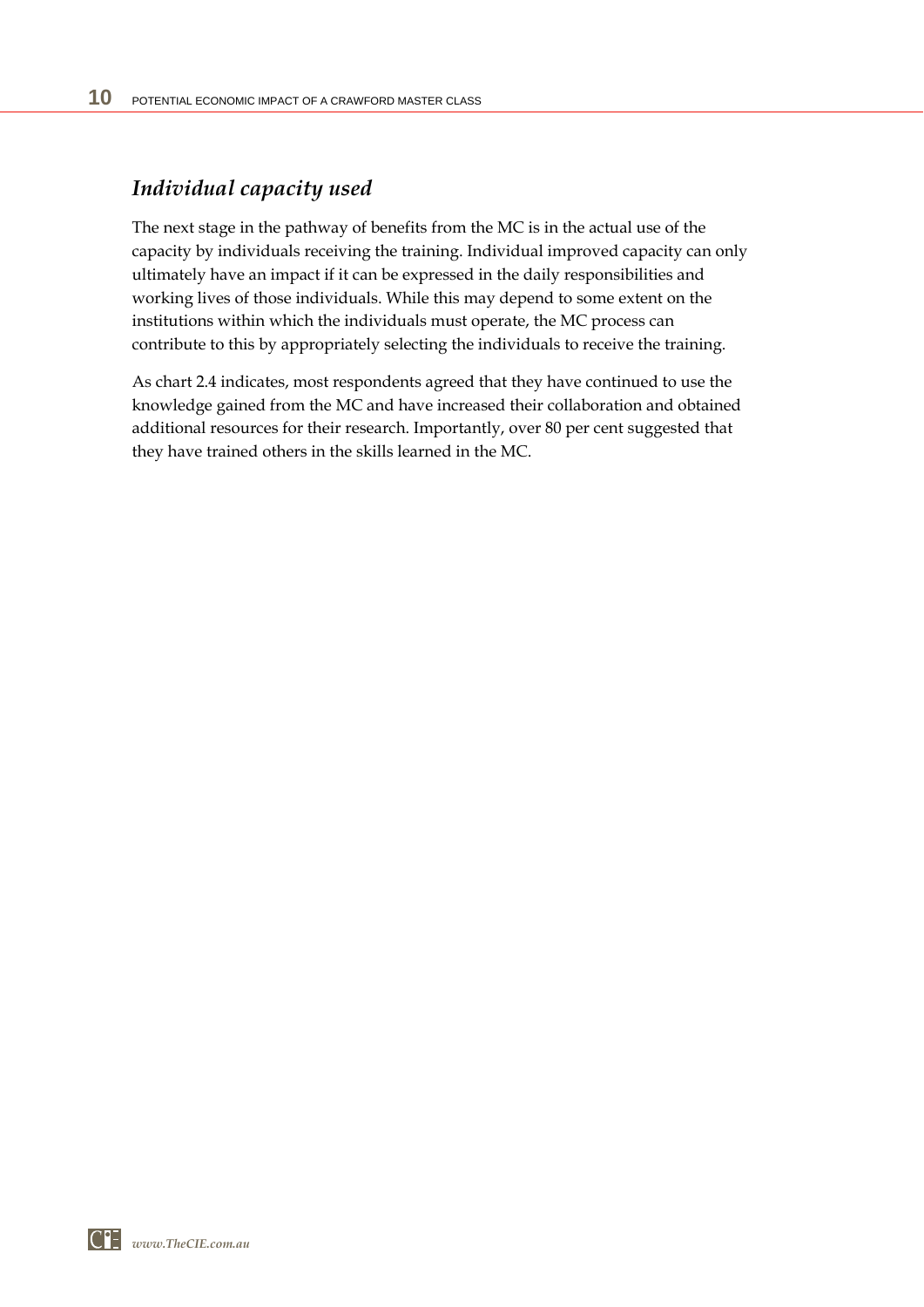6

6

 $\overline{0}$ 



#### 2.4 **Questions related to capacity utilised** Percent of total responses

Note: SD = strongly disagree; D = disagree; N = neutral; A = agree; SA = strongly agree; NA = not applicable *Data source:* Survey results reported in Riley et al 2009.

SD D N A SA NA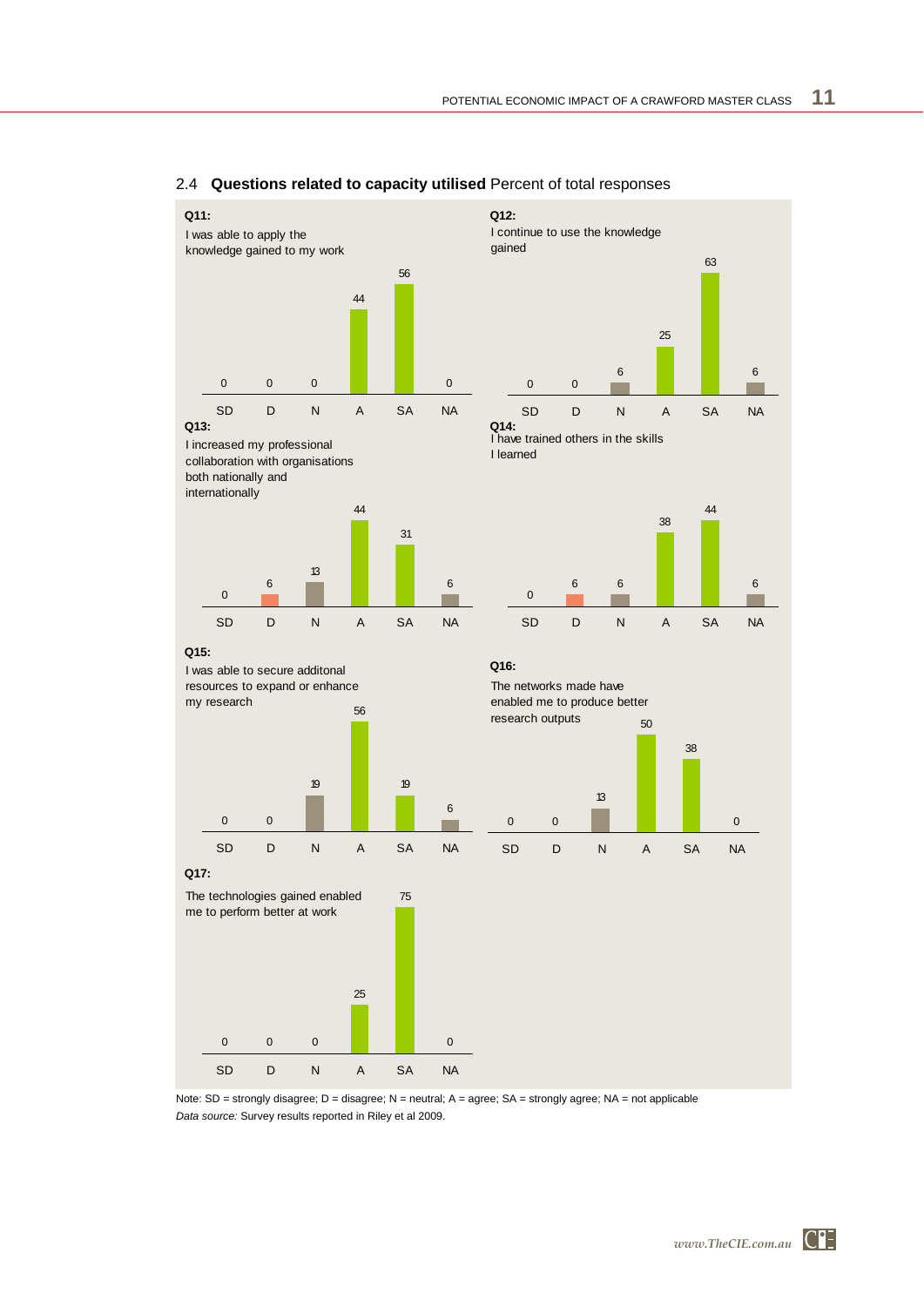### *Personal outcomes*

In principle, some of the benefits from MC-style training may emerge as increased returns (higher income, better work opportunities or increased work satisfaction) to individuals trained. Responses to these questions are set out in chart 2.5. Individual promotion and individual pursuit of work opportunities were not an outcome for just under a third of respondents, although around 40 per cent appear to have been offered a promotion and just under half have pursued opportunities in the field of the MC.

Nearly 90 per cent consider that they have increased work satisfaction as a consequence of the MC.



#### 2.5 **Questions related to personal outcomes** Percent of total responses

Note: SD = strongly disagree; D = disagree; N = neutral; A = agree; SA = strongly agree; NA = not applicable *Data source:* Survey results reported in Riley et al 2009.

# *Organisational outcomes*

Capacity building is also likely to have benefits at an organisational level by creating increased efficiency, improved innovation and increased research quality as participants apply their knew knowledge within the organisation. This part of the pathway is, of course, crucial to ultimately getting returns from the MC that can ultimately covert to outcomes for agricultural production.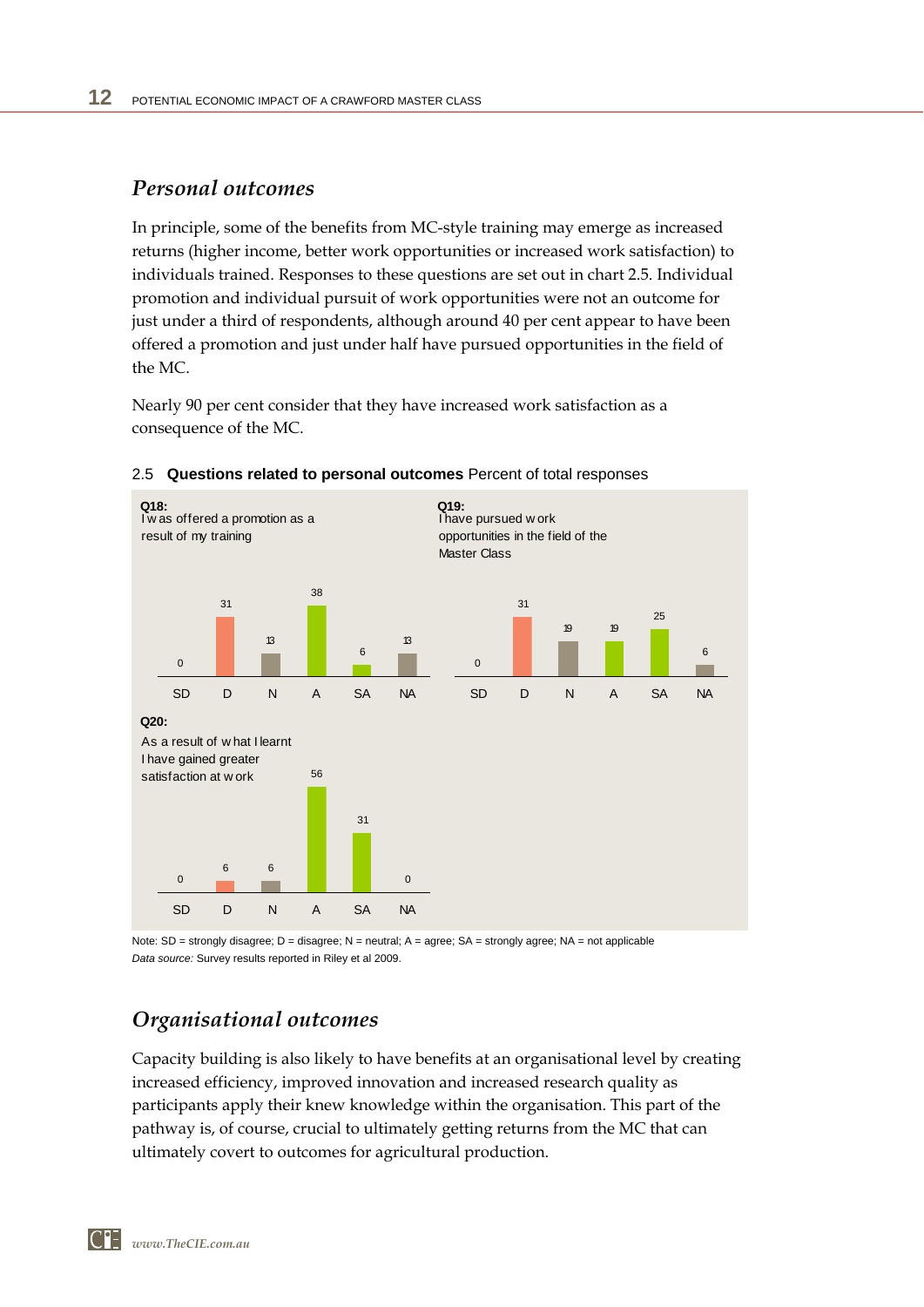As chart 2.6 indicates, most participants were very positive about these outcomes for their organizations. Almost 90 per cent considered that their organisational effectiveness has increased, while just over 60 per cent considered that the quality of the research had increased.



2.6 **Questions related to organisational outcomes** Percent of total responses

Note: SD = strongly disagree; D = disagree; N = neutral; A = agree; SA = strongly agree; NA = not applicable *Data source:* Survey results reported in Riley et al 2009.

### *Research outcomes*

The next impact pathway is through improved research outcomes arising either because of improved individual or organisational capacity. Participants views of research outcomes were again very positive (chart 2.7).

Of particular interest is that 63 per cent of respondents considered that as a consequence of the MC, the organisation pursued research that it would not otherwise have pursued. This particular outcome is considered in more detail below.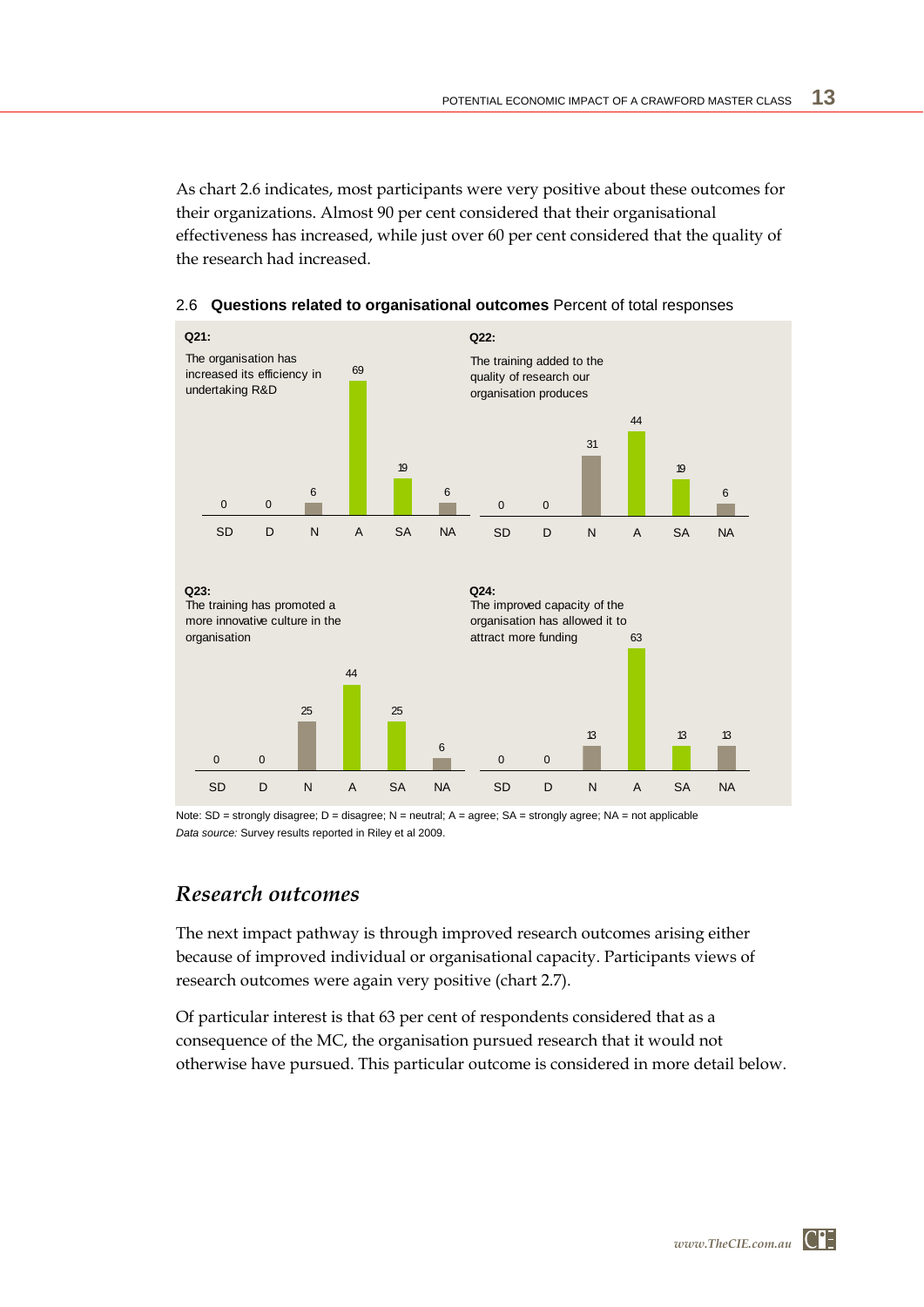

#### 2.7 **Questions related to research outcomes** Percent of total responses

Note: SD = strongly disagree; D = disagree; N = neutral; A = agree; SA = strongly agree; NA = not applicable *Data source:* Survey results reported in Riley et al 2009.

# *Some specific outcomes for evaluation*

While the Soil Born Pathogens MC was designed to cover a range of specific pathogens of wheat, one of the major lines of impact of the MC has turned out to be the flow on implications of field trips undertaken during the MC. In the words of a recent review:

Although a wide spectrum of wheat pathogens were considered, one highly significant aspect of this Master Class was its role in the recognition of cereal cyst nematode (CCN, *Heterodera avenae*) as a prevalent and potentially damaging pest in winter wheat on the Huang Huai flood plain (Zhengzhou where the Master Class was held is central to this area). (Riley et al 2009, p. 3).

Field trips were undertaken as part of the MC, and during these trips CCN was found to be more common than expected, with some evidence that CCN was an important pathogen affecting wheat growth. Subsequent surveys as part of the MC, confirmed these initial findings.

At the time of the MC, CCN was not considered an important pathogen of wheat in China. The findings within the MC, however, appear to have changed this perception significantly.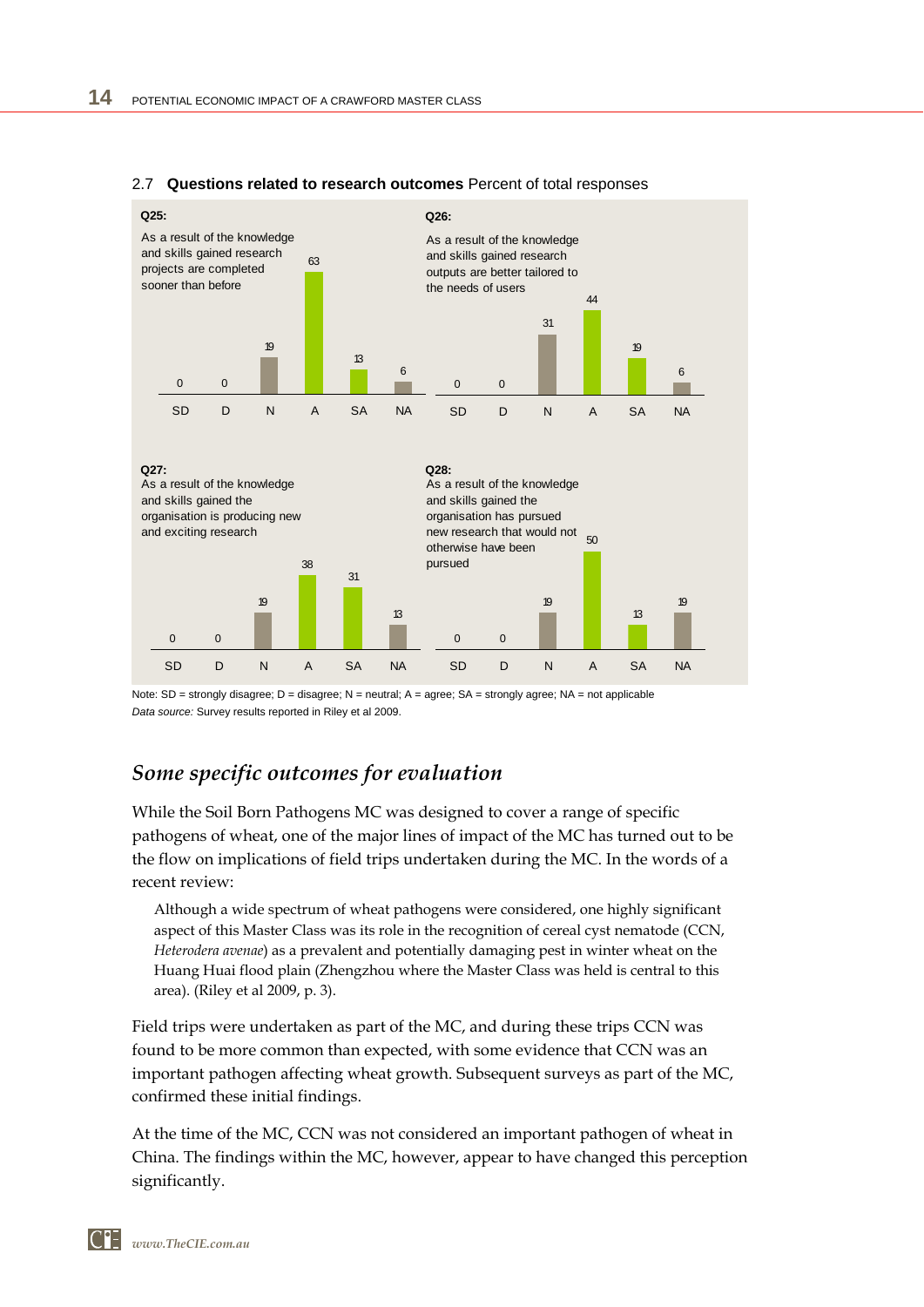As documented in Riley et al (2009) following the MC a new series of research projects and research networks have been established in order to examine the CCN problem in considerably more detail. Riley et al consider that this increased focus is a direct consequence of the MC. In the following section, we will use this proposition as a means of providing an indicative valuation of the MC.

It is interesting to note that the flexible format of the MC contributed significantly to the flow on benefits from initially discovering CCN in the field trips. The initial discoveries of CCN led to restructuring of the MC program so that more field tests could be undertaken. Further, the careful selection of the participants meant that they realised the significance of the findings and part of the final week of the MC was spent planning a national program for Chinese research on CCN<sup>4</sup>.

 $\overline{a}$ 

<sup>4</sup> Ferrar (2009).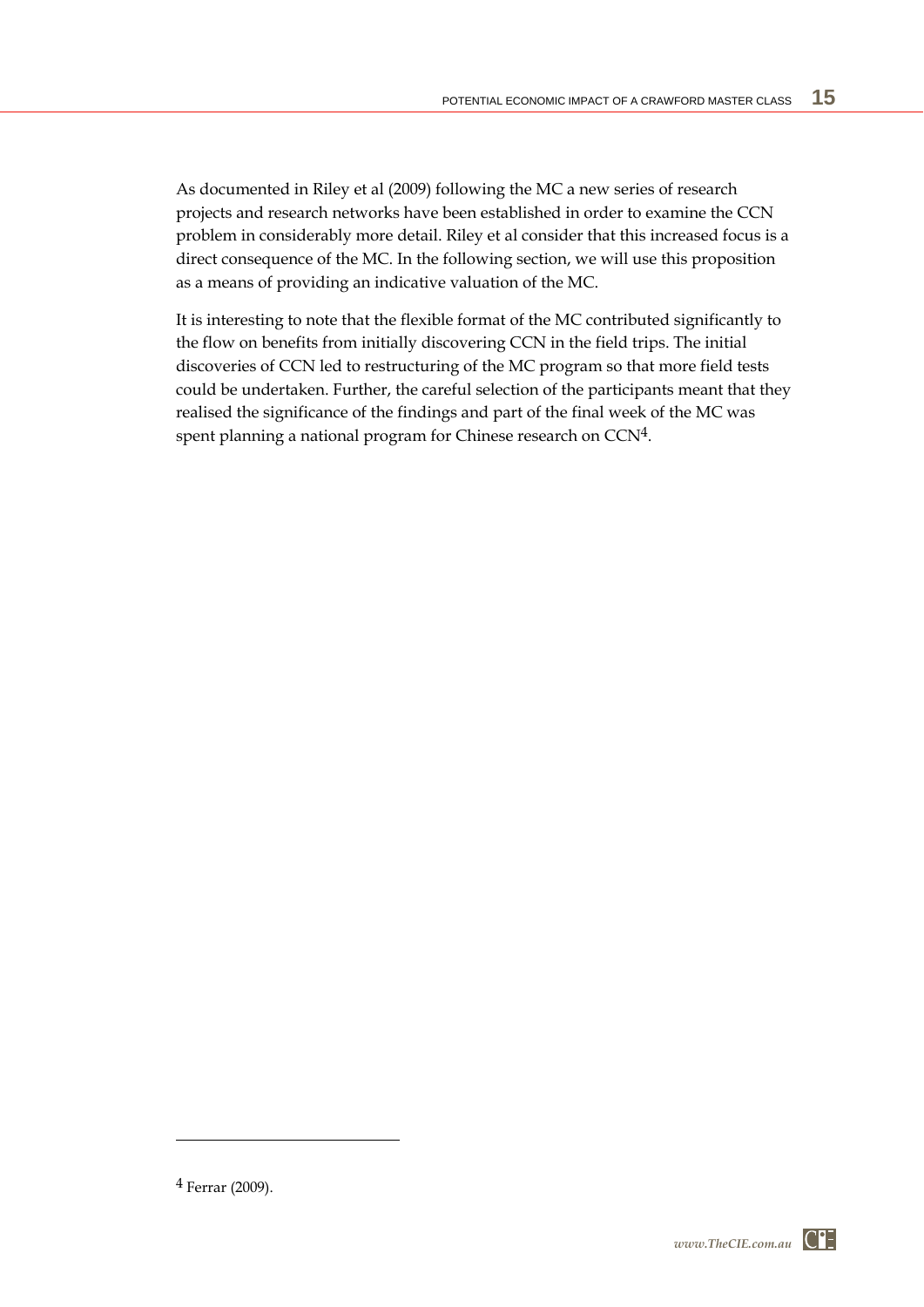# *3 Potential economic benefits of the MC*

# *Approach*

To provide indicative estimates of the value of the MC, we focus on the benefits that may arise through control of CCN in China.

CCN is clearly a threat to wheat productivity. Research into the problem continues, as does research into remedies. The current view appears to be that crop rotation and the use of resistant varieties will be the major tools for dealing with the pest. The use of resistant varieties in China is complicated by the fact that there is more than one type of pathogen involved.

Given that research into the problem continues (through a variety of funding sources), it is obviously difficult to estimate the economic benefits of managing CCN. The expectation at the moment is that the CCN damage is above economic thresholds, so that management will generate net benefits. The ultimate magnitude of benefits depends on yield losses actually avoided and the costs of the control measures. It is possible, however, to provide a broad indication of the magnitude of benefits that might be expected. From this, it is possible to assess the contribution of the MC to achieving these benefits.

# *Attribution*

A key economic role of the MC has been in the provision of information and in the impetus to pursue a particular research program (which on the conservative estimates presented below appears likely to be very valuable). The value of the MC is its contribution to the value of the research program that ultimately emerges once the research leads to practical measures that can be adopted by farmers.

Clearly, the entire value of CCN control cannot be attributed to the MC — much additional value is yet to be added through subsequent research and extension work. But without the MC, understanding of the scope and significance of the issue may have been significantly delayed.

Research, training and technical improvements are all part of a chain of development that leads to ultimate economic benefits. These different points in the chain are clearly interdependent, and separating the marginal contribution of any one point is clearly problematic.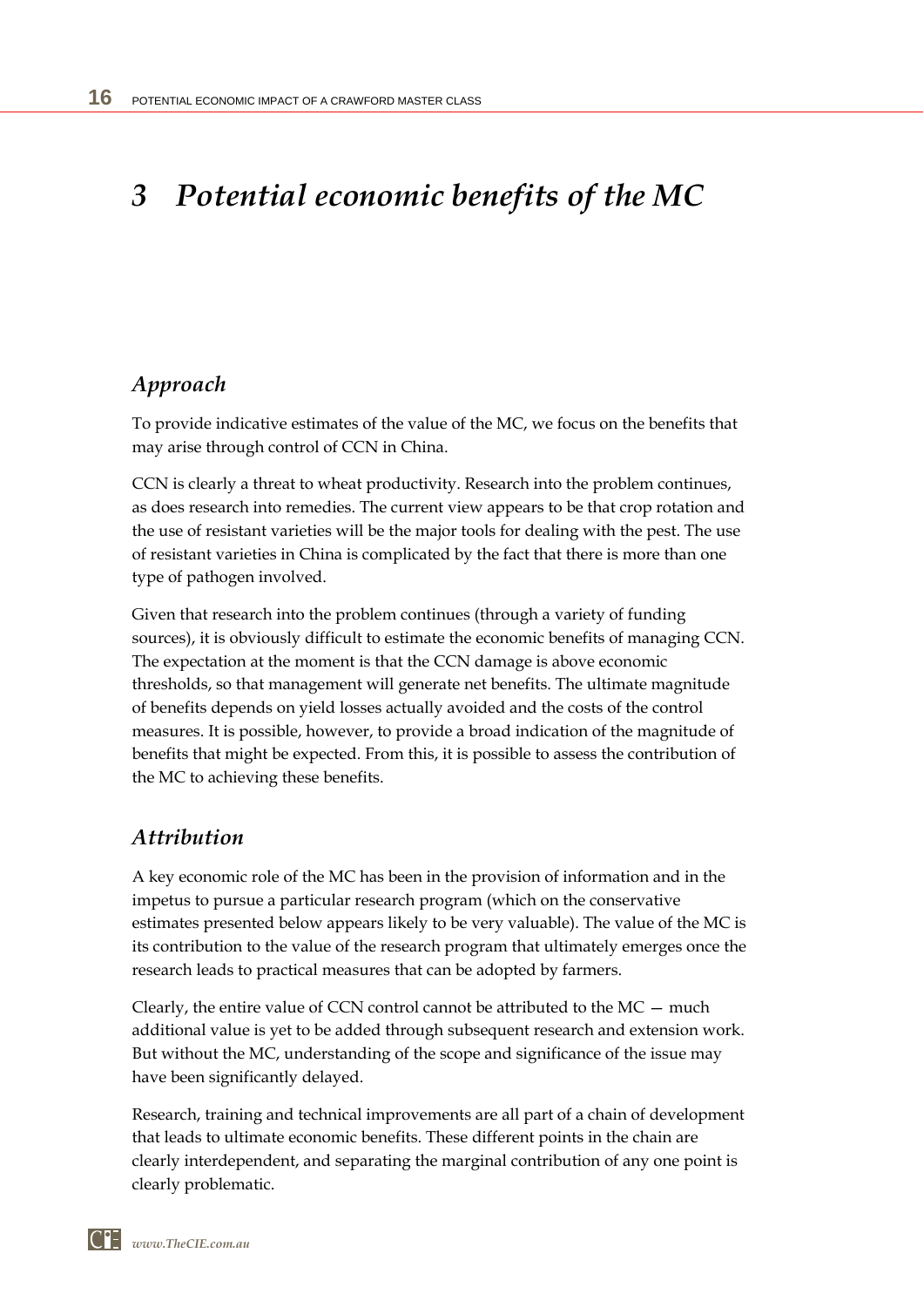Here we adopt a common assumption (see, for example, Gordon and Chadwick 2007) of noting that the MC seems to have sped up interest in CCN in China. In that sense, the ultimate potential benefit of control of CCN will be realised sooner than otherwise. We use this approach as a means of obtaining a broad order of magnitude of expected benefits to the MC.

This estimate of benefits will clearly not have the rigor that might be required for due diligence in an investment portfolio, but nevertheless it provides an important indication that strategies such as the provision of Master Classes are capable of generating significant returns.

### *The benefits of a notional CCN control program*

In line with standard evaluation practices (Alston et al 1998, Davis et al 2008), the benefits of a control program can be measured by calculating the present value (that is, the value today of a future stream) of the economic surplus generated by the control of CCN. For the analysis here, we use an open economy approach to generating the economic surplus for what is effectively a shift forward in the supply curve of wheat<sup>5</sup>.

The expected benefits of control of CCN calculated in this way depend on:

- the probability of success in developing an economically viable control program;
- the magnitude of the yield increase (that is, yield loss avoided) achieved by the control;
- the increase in costs (for example, seed costs) required to achieve the yield increase;
- $\blacksquare$  the extent of the crop that is subject to CCN losses;
- the adoption profile of the control technologies, including the maximum adoption rate and the time to achieving this maximum adoption;
- the producer price of wheat; and

 $\overline{a}$ 

the discount rate using in putting future benefits in present value terms.

Table 3.1 sets out the assumption for each of these variables that are made here.

<sup>5</sup> The formulas used for the calculation are as set out in Appendix 5.1 of Alston et al (1998).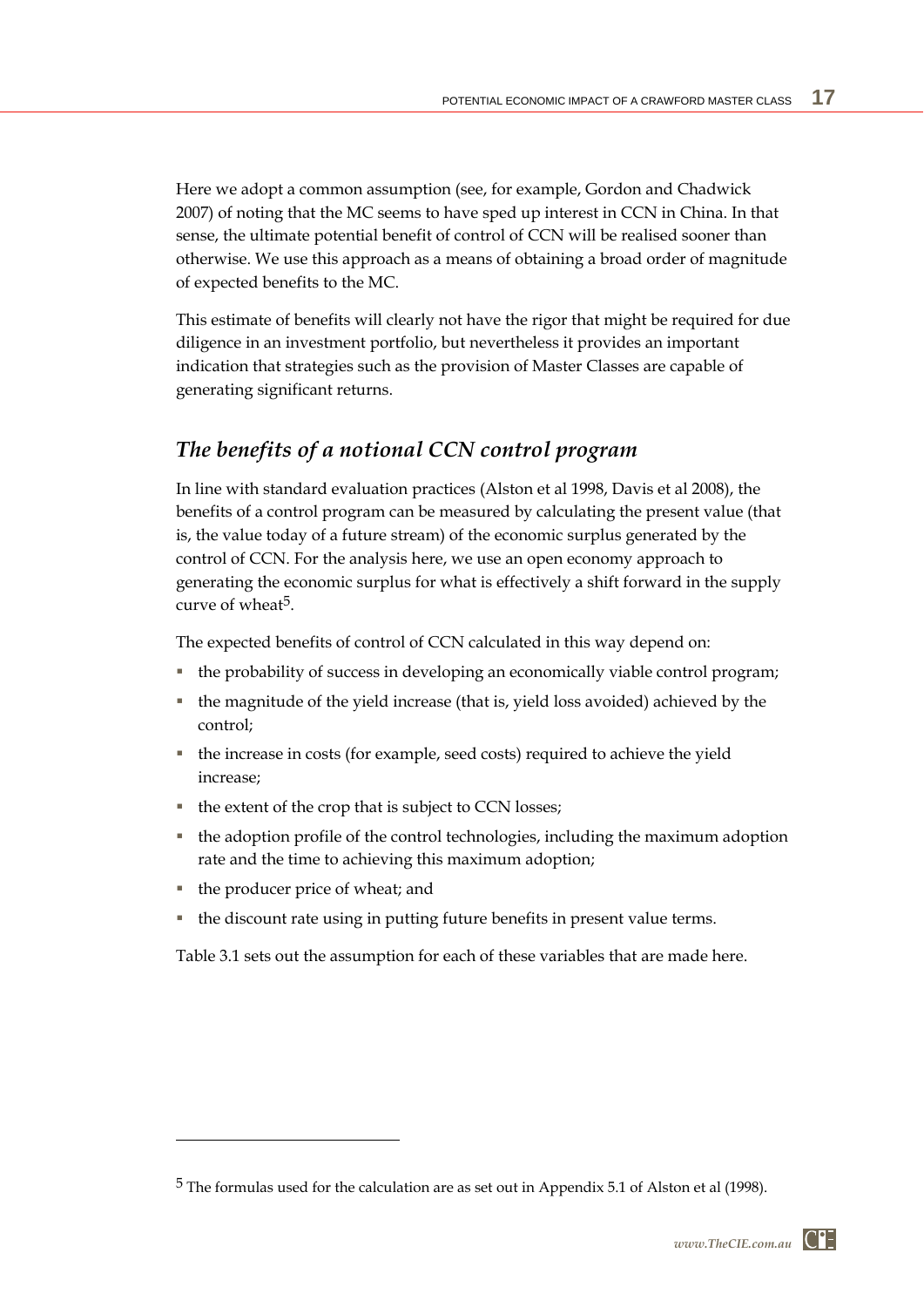| <b>Key assumptions</b> | 3.1 |  |  |  |
|------------------------|-----|--|--|--|
|------------------------|-----|--|--|--|

| Variable                            | <b>Assumption</b>                                                                                                                                                                                                                                                                                                                                                                                                                                                                                                      |
|-------------------------------------|------------------------------------------------------------------------------------------------------------------------------------------------------------------------------------------------------------------------------------------------------------------------------------------------------------------------------------------------------------------------------------------------------------------------------------------------------------------------------------------------------------------------|
| Probability of success              | 70 per cent, based on typical values used in impact<br>assessments.                                                                                                                                                                                                                                                                                                                                                                                                                                                    |
| Yield increase (yield loss avoided) | 15 per cent. Based on average 25 per cent yield<br>reduction in Henan (Peng et al 2008 report 10 to 40<br>per cent in Henan) and 10 per cent in other regions<br>(Peng et al 2008 report 0.4 to 17 per cent in Hebei).<br>The weighted average is approximately 15 per cent.<br>Note that yield loses reported in other countries are a<br>similar order of magnitude (15 to 20 per cent in<br>Pakistan, 20 to 50 per cent in Australia and 15 to 40<br>per cent in the US - see Nicol 2002 and Smiley et al<br>2007). |
| Increase in costs                   | 10 per cent, designed to capture the effect of<br>increased seed costs (for resistant varieties) or the<br>effect of crop rotations. This is a broad estimate only.<br>Note that the assumption of cost increase is<br>constrained by the assumption that control is<br>economic.                                                                                                                                                                                                                                      |
| Extent of crop covered              | 2.7 per cent of production in 11 regions where<br>CCN has been detected. Based on Riley et al (2009)<br>for percent of production affected and on Peng et al<br>(2008) for provinces covered. Data from the China<br>Statistical Yearbook suggests this corresponds to<br>approximately 70Mt                                                                                                                                                                                                                           |
| Adoption profile                    | Based on S-curve (logistic function) with maximum<br>adoption of 90 per cent and half of full adoption<br>achieved after 11 years. This is adjusted to simulate<br>the impact of the Master Class.                                                                                                                                                                                                                                                                                                                     |
| Producer price of wheat             | US\$220 per tonne. Based on FAO data and<br>converted to A\$275 for reporting.                                                                                                                                                                                                                                                                                                                                                                                                                                         |
| Discount rate                       | 5 per cent, based on a typical values used in impact<br>assessments                                                                                                                                                                                                                                                                                                                                                                                                                                                    |

*Source:* CIE estimates

Using these assumptions, a notional CCN control program generates a present value of benefits of around \$200 million. These assumptions, particularly the adoption rate in early years, are conservative.

### *Benefits of the Master Class*

Assuming that the benefits from the MC emerge by bringing the time profile of benefits forward, then for a given yield improvement and probability of success, the benefits of the MC depend on the number of years that the benefits are brought forward.

To be conservative, we assume that these benefits are brought forward by one year. Chart 3.2 illustrates the implications of this in terms of the flow of benefits from CCN control with and without the master class (the top panel) and in terms of the flow of benefits from the MC itself (annual benefits being the difference, shown in the bottom panel.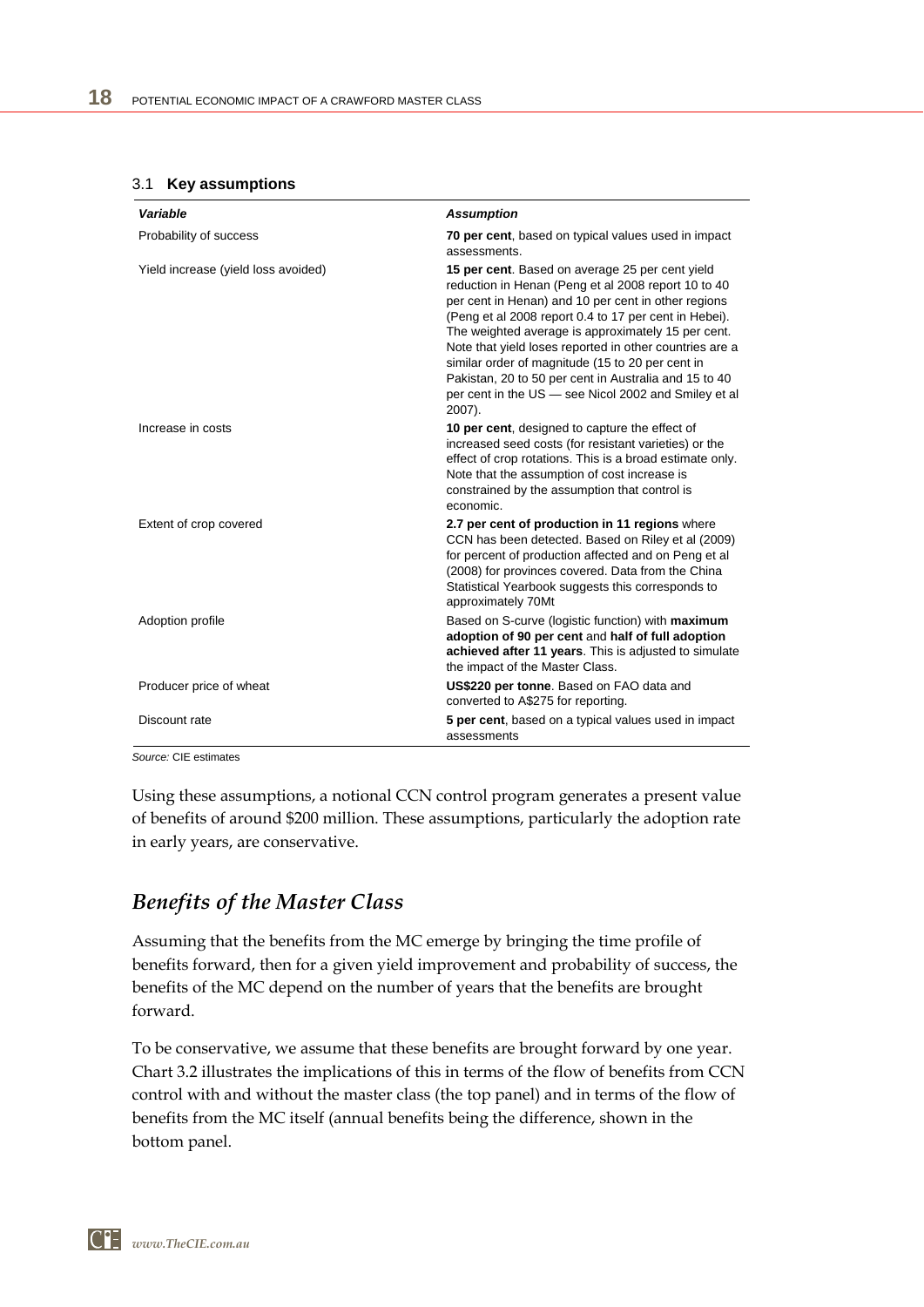

#### 3.2 **Indicative benefits from the Master Class**

*Data source:* CIE estimates

The present value of the benefits of the MC estimated in this way — under the assumptions set out above — is \$20 million.

Clearly the actual magnitude of these benefits depends on a number of assumptions, but significant benefits emerge for a wide variety of assumptions. For example:

- if the ultimate CCN control adoption rate is as low as 20 per cent, the benefits of the MC are \$4 million;
- if the yield improvement (yield loss avoided) is halved (set at 7.5 per cent, with a proportionate reduction in the change in costs), the benefits of the MC are \$9 million.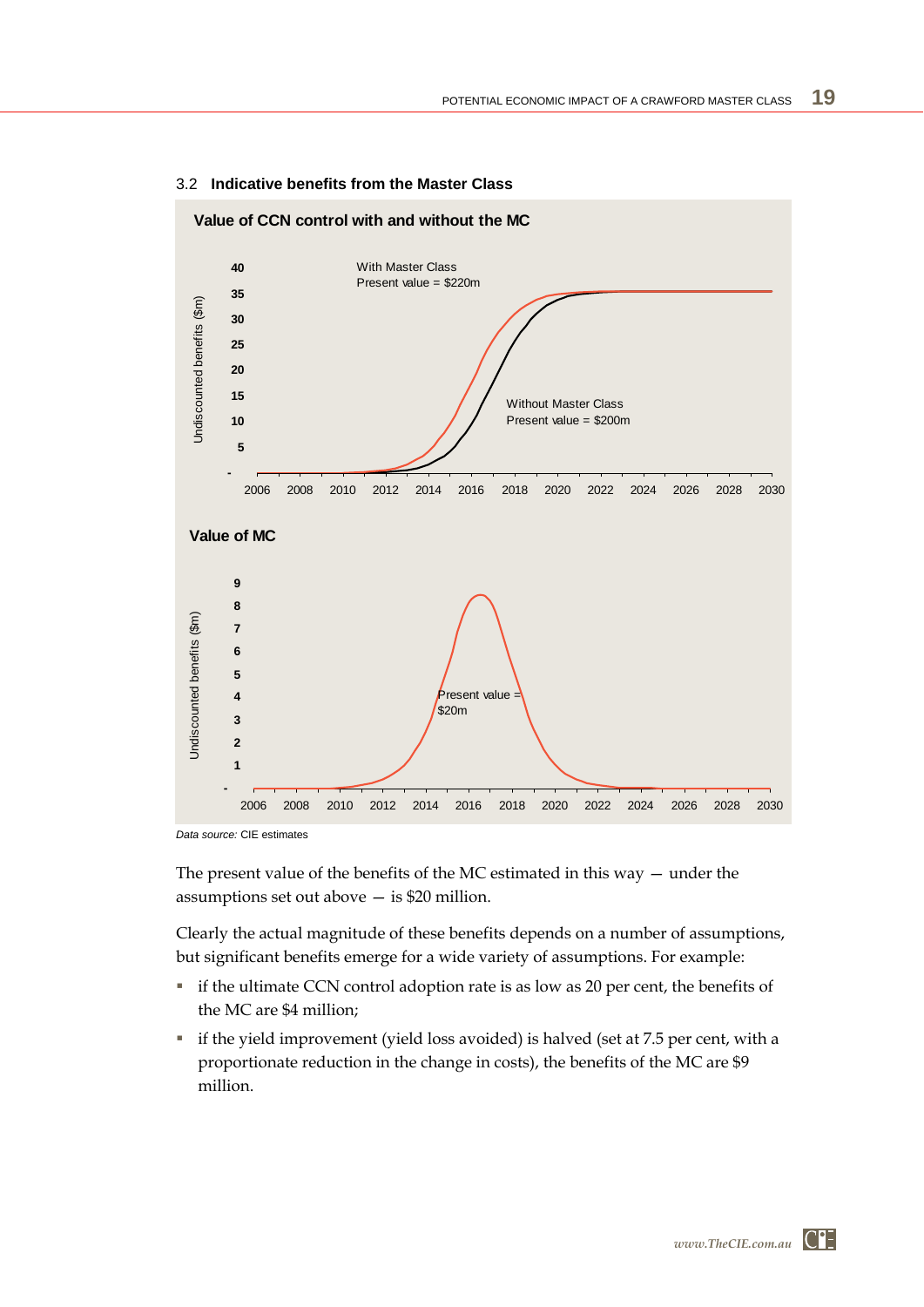Even at the lower end, these benefits are very large relative to the direct and indirect expenditure associated with the MC<sup>6</sup>.

#### *Benefits to Australia*

The benefits quantified above accrue to producers and consumers within China. While more indirect, there are benefits to Australia that arise from the MC. CCN is a significant problem across eastern Australia and is detected in the Northern and Central regions of Western Australia (Wherret and Vanstone 2009).

From a research perspective, the new knowledge gained in understanding more of the of the genetic variety and distribution of CCN, as well as potential knowledge of additional wheat varieties that are resistant to CCN, may prove to be of value to Australian researchers in the future.

From a training perspective, the informal contacts made during the MC will also benefit Australian scientists by increasing the pool of plant pathologist they are able to correspond and communicate with. This will, of course, be an important factor in delivering the potential research benefits noted above.

The control of CCN (facilitated by the MC) is likely to lead to an increase in Chinese wheat production. In some senses, this may be viewed as direct competition with Australian production, potentially lowering Australian wheat export receipts. This is, however, quite a narrow perspective. A consequence of improved Chinese wheat productivity is an increase in Chinese income. Having more wealthy trading partners is unambiguously beneficial to the Australian economy  $-$  although the magnitude of this benefit is very difficult to estimate.

<u>.</u>

<sup>6</sup> The Crawford Fund spent around \$70 000 on the MC. There were, however, a number of other sources of funding and it is, of course, appropriate to include the opportunity cost of the participants themselves. Assuming that other agencies contributed about the same as the Crawford Fund, and including opportunity costs of participants, the total cost of the MC was probably around \$200 000.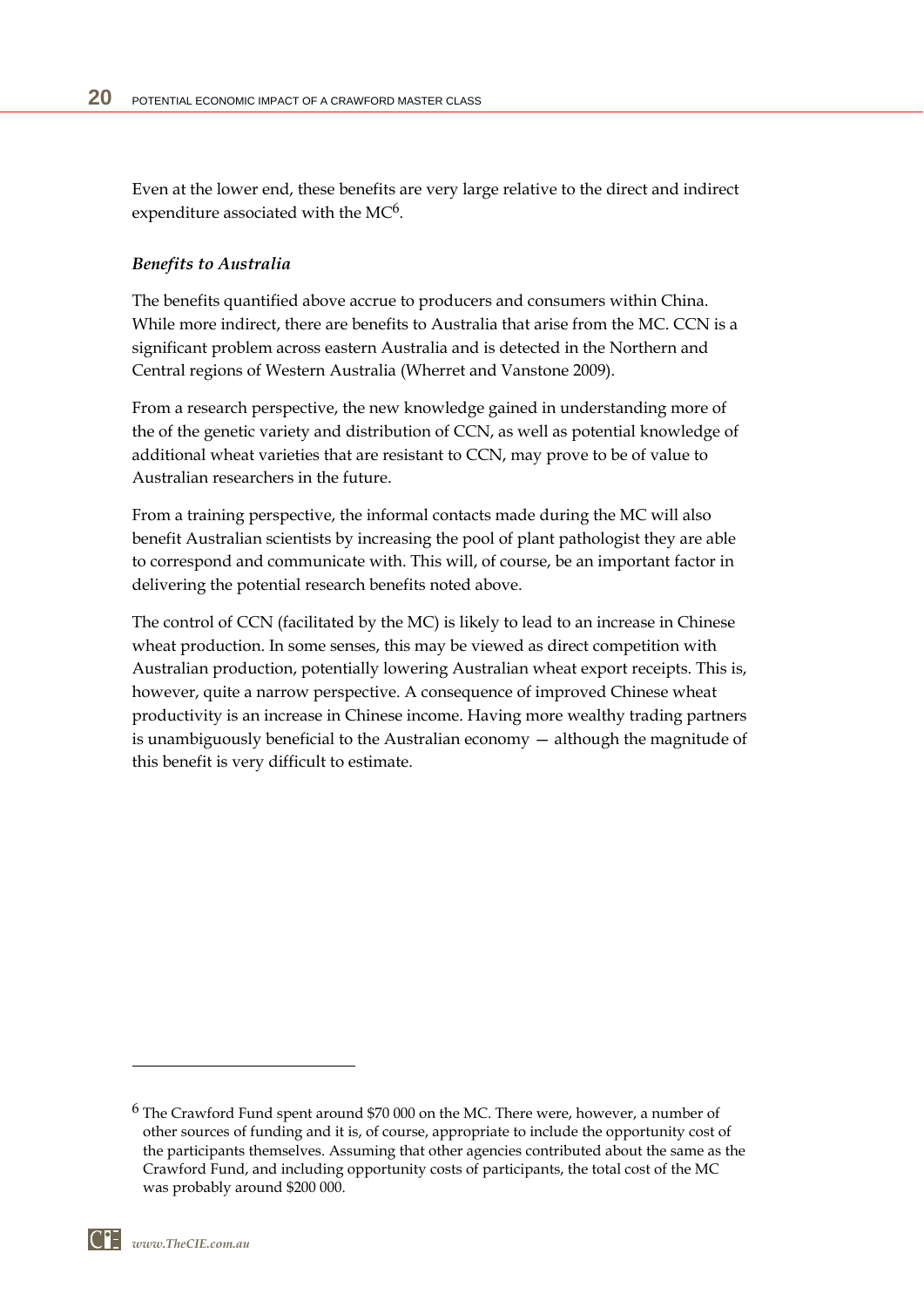# *4 Conclusions*

There are a number of pieces of evidence and analysis that suggest the MC on soil borne pathogens has had a major and important impact.

First, the MC covered a number of internationally recognized crop production issues some of which — in particular the cereal cyst nematode — were not previously as recognised as problems in China.

Second, the MC brought together leading international and national expertise on soil borne pathogens and combined these with well-selected participants. This provided a major opportunity of leading expertise to be distributed more widely in China.

Third, reviews to the MC to date have all been positive and in recent survey responses from 16 of the 21 participants, the respondents themselves rated the MC very highly in terms of the training and its benefits at the individual, organisational and research levels.

Finally, there is strong evidence to suggest that the MC directly lead to increased awareness of a very high prevalence and economic impact of the cereal cyst nematode in wheat production in China. The MC has directly lead to increased research effort on this issue, which has the potential to increase wheat yields in China.

Indeed, conservative estimates indicate that controlling CCN in China will lead to significant economic benefits over time. The MC can reasonably claim a share of these benefits. Assuming that the MC has lead to bringing these benefits forward by only one year yields estimates of the benefits of the MC of around \$20 million. This is a very high return for the relatively low outlay.

While the magnitude of this estimate should be treated as indicative, it does illustrate the potential leverage than can arise from capacity building activities within a research chain. In the case of the MC, this leverage arose as a consequence of the flexible structure of the program and as a consequence of the very careful selection of participants.

While they are more indirect, the MC is also likely to have lead to benefits to Australia: through increased knowledge and research networks, but also through the benefits that inevitably result from increased income of a trading partner.